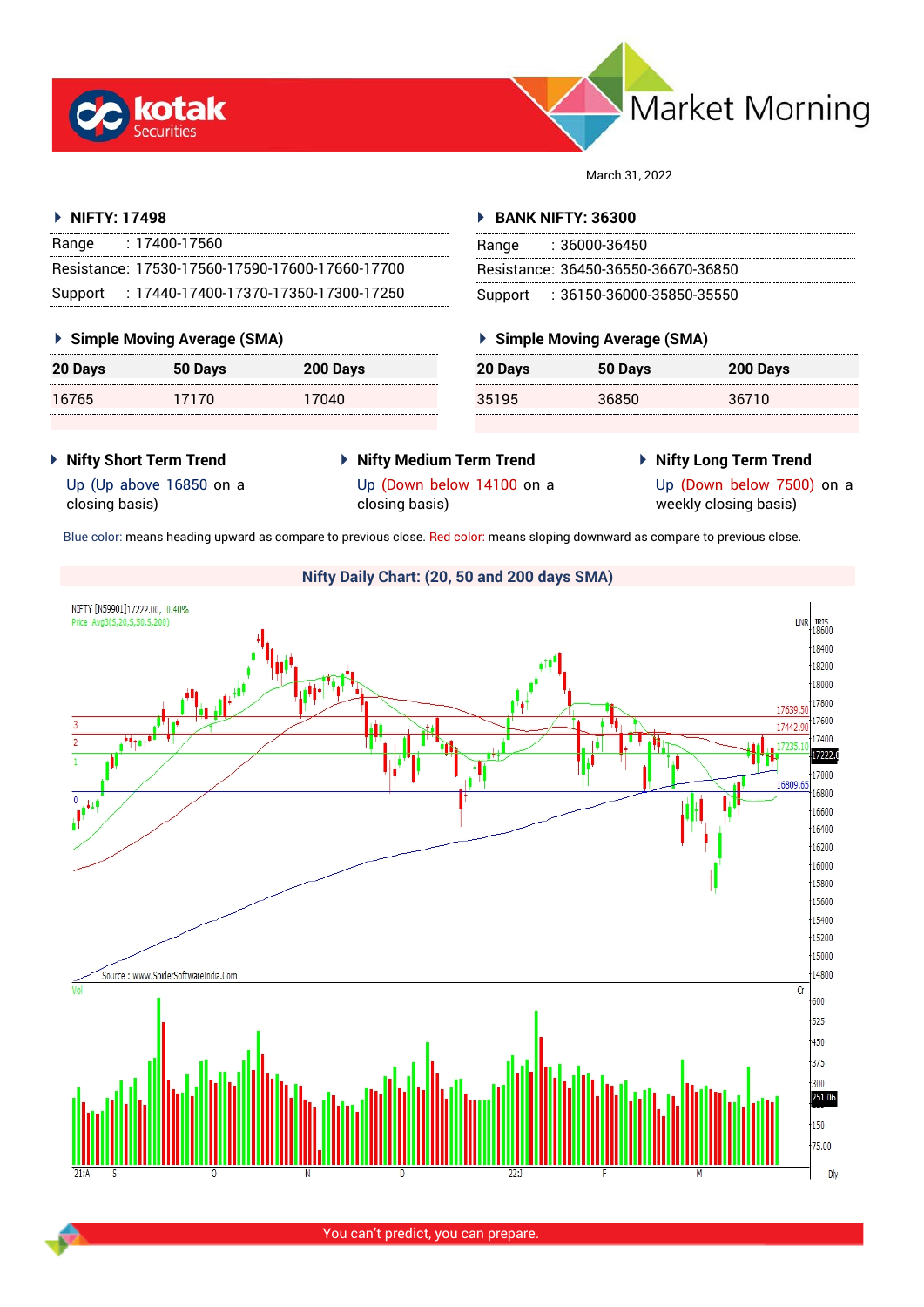### **Market Analysis**

Nifty ends 173 points higher while the Sensex was up by 740 points. Today, due to strong global market **Nifty/Sensex Daily View:** The benchmark indices continued positive momentum for the third day in a row, the sentiment, the nifty/ Sensex opened on a positive note and cleared the short term resistance of 17450/58300. Among Sectors, strong buying was seen in Media and Private banks but despite strong market conditions, the Metal index corrected by over 2 per cent. Technically, from the weekly lowest level the nifty/ Sensex rallied over 500/1900 points. after an intraday breakout, the index succeed to close above 17450/58200 but due to the temporary overbought situation, a strong possibility of quick intraday correction is not ruled out. currently, the market is trading near an important resistance level and it also formed a small Hammer candlestick formation. We are of the view that as long as the index trading is above 17400/58000 the breakout structure is likely to persist till 17600-17645/59000-59150. On the flip side, below 17400/58000 the index could retest the level of 17350-17265/56800-56500. The strategy should be to buy if the Nifty falls to 17400/17350 and keep a stop loss at 17300. Take a contrasting view to create a short position between 17650/17700. For this, stop loss at 17750 is mandatory. This is for all day.

## **RATING SCALE (PRIVATE CLIENT GROUP)**

limit your losses.

| <b>BUY</b>             |     | - A condition that indicates a good time to buy a stock. The exact circumstances of the signal will be determined by the indicator that an<br>analyst is using.  |
|------------------------|-----|------------------------------------------------------------------------------------------------------------------------------------------------------------------|
| SELL                   |     | - A condition that indicates a good time to sell a stock. The exact circumstances of the signal will be determined by the indicator that an<br>analyst is using. |
| <b>Stop Loss Order</b> | $-$ | An instruction to the broker to buy or sell stock when it trades beyond a specified price. They serve to either protect your profits or                          |

#### **FUNDAMENTAL RESEARCH TEAM (PRIVATE CLIENT GROUP)**

Head of Research Auto & Auto Ancillary Transportation, Paints, FMCG Banking & Finance [shrikant.chouhan@kotak.com](mailto:shrikant.chouhan@kotak.com) arun.agarwal@kotak.com agarwal.amit@kotak.com Hemali.Dhame@kotak.com

**Jatin Damania Purvi Shah Rini Mehta K. Kathirvelu** Metals & Mining, Midcap Pharmaceuticals Research Associate Support Executive jatin.damania@kotak.com [purvi.shah@kotak.com](mailto:purvi.shah@kotak.com) rini.mehta@kotak.com [k.kathirvelu@kotak.com](mailto:k.kathirvelu@kotak.com) +91 22 6218 6440 +91 22 6218 6432 +91 80801 97299 +91 22 6218 6427

Oil and Gas, Information Tech Construction, Capital Goods & Midcaps sumit.pokharna@kotak.com pankajr.kumar@kotak.com

+91 22 6218 5408 +91 22 6218 6443 +91 22 6218 6439 +91 22 6218 6433

# **Sumit Pokharna Pankaj Kumar**

+91 22 6218 6438 +91 22 6218 6434

**Shrikant Chouhan Arun Agarwal Amit Agarwal, CFA Hemali Dhame**

**TECHNICAL RESEARCH TEAM (PRIVATE CLIENT GROUP)**

**Shrikant Chouhan Amol Athawale Sayed Haider**

[shrikant.chouhan@kotak.com](mailto:shrikant.chouhan@kotak.com) [amol.athawale@kotak.com](mailto:amol.athawale@kotak.com) Research Associate +91 22 6218 5408 +91 20 6620 3350 [sayed.haider@kotak.com](mailto:sayed.haider@kotak.com)

+91 22 62185498

## **DERIVATIVES RESEARCH TEAM (PRIVATE CLIENT GROUP)**

+91 79 6607 2231 +91 22 6218 5497 +91 33 6615 6273

**Sahaj Agrawal Prashanth Lalu Prasenjit Biswas, CMT, CFTe** [sahaj.agrawal@kotak.com](mailto:sahaj.agrawal@kotak.com) [prashanth.lalu@kotak.com](mailto:prashanth.lalu@kotak.com) [prasenjit.biswas@kotak.com](mailto:prasenjit.biswas@kotak.com)